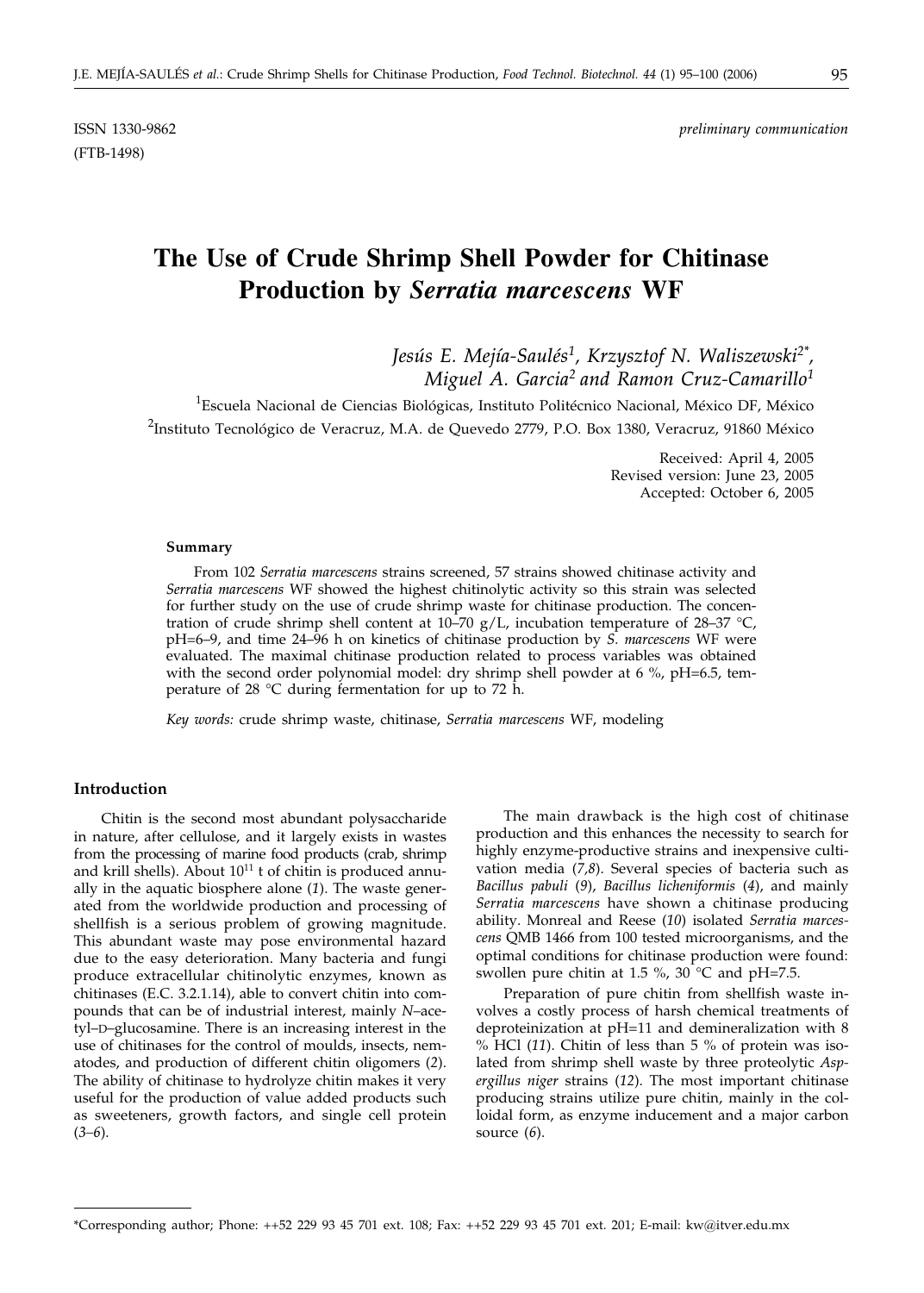The objective of this study was to select from 102 *Serratia marcescens* strains an appropriate microorganism of the highest chitinolytic activity ratio. The novelty of this work is to use the selected *Serratia marcescens* WF strain of the highest chitinolytic activity for modeling the effect of milled crude shrimp shell powder at the concentration of 10–70 g/L, incubation temperature of 28–37 °C, pH=6–9, and time 24–96 h for microbial chitinase production.

# **Material and Methods**

#### *Screening study*

A total of 102 *Serratia marcescens* strains were obtained from the Microbial Enzymes Laboratory, Escuela Nacional de Ciencias Biológicas, Instituto Politécnico Nacional, México DF, México. Strains were cultivated on Petri dishes for 72 h composed of the synthetic medium (SM) which contained (in  $g/L$ ): ammonium citrate 0.625, NaCl 0.250, KH<sub>2</sub>PO<sub>4</sub> 0.375, Na<sub>2</sub>CO<sub>3</sub> 0.375, MgSO<sub>4</sub> 0.275, including 23 g/L of bacteriological agar (Bioxon) and 10 g/L of colloidized chitin hydrated before use (Sigma Chemical Co.). From our previous study, a culture pH=6.5 and temperature of 28 °C were considered as the best for the chitinase production screening test. Activity ratio was defined as the ratio of the diameter of the chitinolytic zone to the diameter of the bacterial colony.

#### *Liquid medium culture conditions*

The strain *Serratia marcescens* WF, previously selected due to its highest activity ratio of chitin hydrolysis, was used to determine optimal conditions for enzyme production using liquid SM. Instead of chitin as a major carbon source, dry crude shrimp shells were prepared by treating waste with boiling water, then crushed, dried in an oven at 60 °C, and fine milled and sieved in the range of 100–140 mesh and added to the liquid medium at 10, 20, 30, 40, 50, 60 and 70 g/L. In addition, incubation temperature (28, 31, 34 and 37 °C) and pH (6, 6.5, 7, 7.5, 8 and 9) were analyzed for enzyme production in a 250-mL Erlenmeyer flask. The culture was grown with agitation (180 rpm) and at 24, 36, 48, 72 and 96 h samples were taken for bacteria count, reducing sugar, soluble protein and chitinase activity analyses.

#### *Microbiological and chemical analyses*

The bacteria colony count was determined according to the Official Method of the American Society for Microbiology (*13*). Chemical analyses were performed in the supernatant after liquid culture centrifugation at 20 000 rpm for 15 min. The protein concentration was measured using the Folin method (*14*). The amount of reducing sugar was quantified using the modified dinitrosalicylic acid (DNS) method expressed as *N*-acetyl-D- -glucosamine (*15*). Chitinase activity was determined according to the Monreal and Reese (*10*) method using swollen chitin as substrate. One unit of enzyme activity (UC) was defined as the amount of enzyme required to liberate 1 µmol of *N*-acetyl-D-glucosamine during 1 min at 28  $\degree$ C and pH=6.5.

## *Experimental design and the results of modeling*

A surface response model was used to evaluate numerically the effect of dry crude shrimp shell content (CSS), incubation temperature, and pH on *S. marcescens* WF chitinase production. The chitinase activity (Y) was represented by a second-order polynomial equation of the codified variables of dry crude shrimp shells, temperature, and pH named  $x_1$ ,  $x_2$  and  $x_3$ , respectively.

The general model was as follows:

$$
y_{i} = \beta_{0} + \beta_{1}x_{i1} + \beta_{2}x_{i2} + \beta_{3}x_{i3} + \beta_{4}x_{i1}x_{i2} + \beta_{5}x_{i1}x_{i3} + + \beta_{6}x_{i2}x_{i3} + \beta_{7}x_{i1}^{2} + \beta_{8}x_{i2}^{2} + \beta_{9}x_{i3}^{2}
$$

#### **Results and Discussion**

Only 57 strains showed chitinase activity of the total 102 *S. marcescens* strains screened. It means that not all *S. marcescens* strains can be considered as a potential chitinase producer. Results of the highest activity ratio of some *S. marcescens* strains are shown in Table 1. The activity ratio of *S. marcescens* QMB1466 strain, considered by some authors as the most productive chitinase enzymes, was only 3.2, 15 % higher than that found in another screening study (*16*). In another similar screening study of 100 different microorganisms, *Serratia marcescens* QMB 1466 was found to be the most active organism (*10*) when yeast extract was added at 0.5 g/L. In our study, colloidal chitin was used at the same concentration as by these authors, but cheaper ammonium citrate substituted yeast extract. From 102 *S. marcescens* strains, seven strains presented in Table 1 were more active in the enzyme production than high productive *S. marcescens* QMB 1466. By analysis of variance, only one strain (*S. marcescens* WF) showed the highest enzyme production and it was taken into consideration for liquid medium culture study for chitinase production.

Table 1. Activity ratio of high chitinolytic *S. marcescens* strains

| Mean activity ratio |
|---------------------|
| 3.2 <sup>a</sup>    |
| $4.5^{\rm b}$       |
| 4.7 <sup>b</sup>    |
| 4.7 <sup>b</sup>    |
| $5.3^{\circ}$       |
| $5.5^d$             |
| 6.0 <sup>e</sup>    |
| 6.5 <sup>f</sup>    |
|                     |

Different letters indicate the difference between activity ratio results ( $\alpha$ =0.5)

Mean proximate analysis of five randomly selected dried CSS samples was as follows (in g/kg): moisture 43.5, protein 263.2, ether extract 17.4, chitin 327.2 and ash 348.8. Compared to another study, CSS was richer in cultivation nutrients, almost 50 % higher in chitin and protein and 15 % lower in ash (*11*).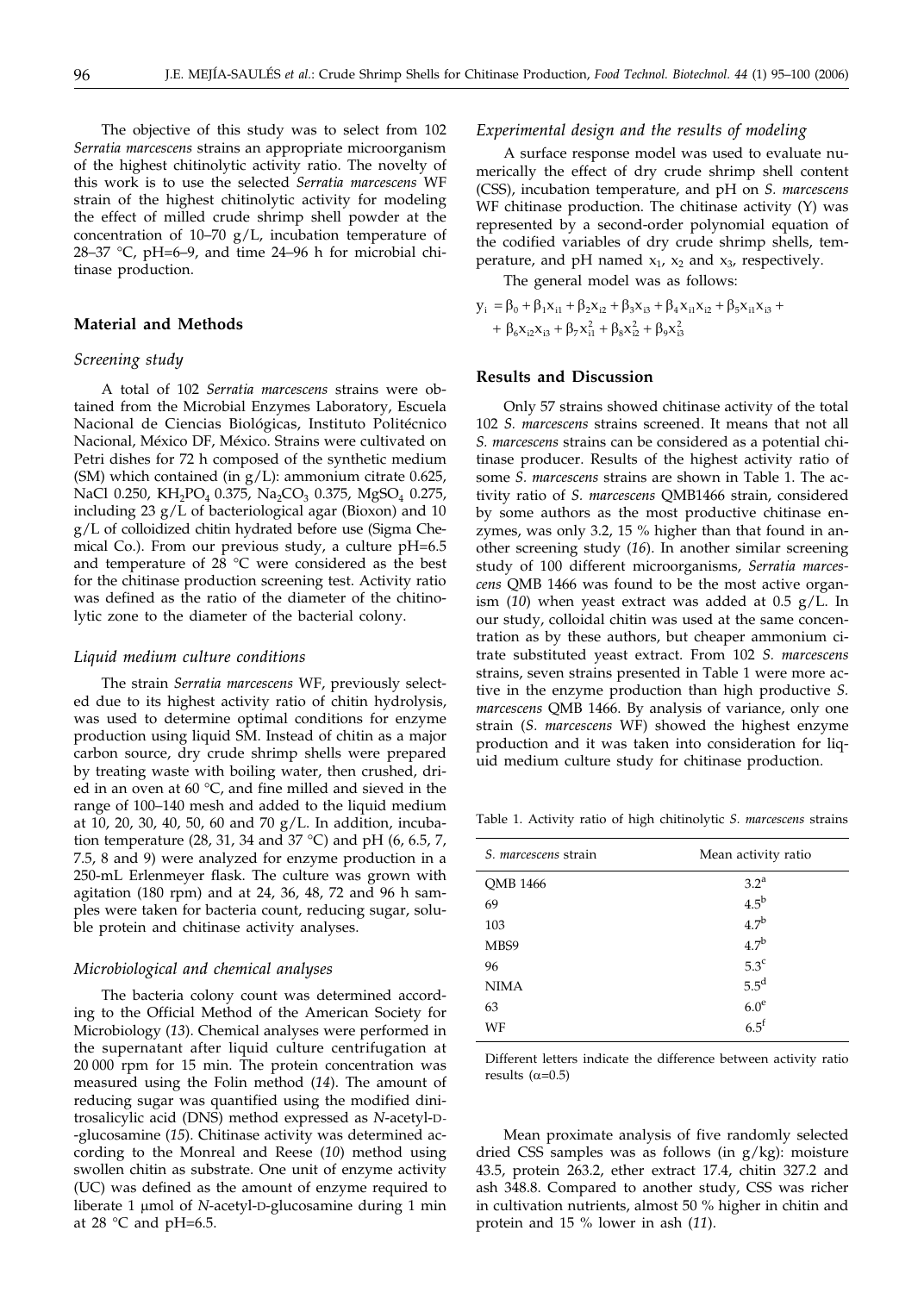#### *Effect of process variables on S. marcescens WF growth*

The effect of a crude shrimp shell powder concentration in liquid medium on bacterial count during 96 h of culture growth at 28  $^{\circ}$ C and pH=6.5 is shown in Fig. 1. The highest bacterial growth was observed when *S. marcescens* WF was grown on 6 % of CSS at 72 h. Analyzing whole growth tendency with other conditions than on 6 % of CSS, the highest bacterial growth was found up to 36 h. After this time, bacterial counts showed a tendency to decrease. However, when the strain was grown on 6 % of CSS, bacterial count did not stop at 36 h and grew up to 72 h. After this time, it showed the tendency to decrease.



**Fig. 1.** Effect of CSS concentration on *Serratia marcescens* WF count during 96 h of fermentation at pH=6.5 and 28 °C. The symbols indicate different concentrations of CSS

When the study was conducted on only 6 % of CSS at 28 °C, considering the effect of pH on the cell growth (6, 6.5 and 7), the results of bacteria count were not different at 24 and 36 h. Beginning from 48 and 72 h of growing, counts were different (higher) at pH=6.5. When compared with the treatment at pH=6.5, the growing strain curves were lower at pH=6 and 7, but of the same tendency. Analyzing the tendency of whole growth performance, culture growth at 28 °C was different (higher) when compared to the growth performance at 31, 34 and 37 °C. The microorganism was intolerant of the high temperature level of above 37 °C, decreasing substantially chitinolytic activity.

The above mentioned conditions of cultivation were considered as reference for limiting the process variables. Considering that at any time maximal activity of chitinase may appear, maximal enzymatic activity ( $a_{\text{max}}$ ) at any time  $(t_p)$  was taken as response variable. The most adequate conditions for chitinase production by *S. marcescens* WF were considered: dry shrimp shell powder at 6 %, pH=6.5, and temperature 28 °C. Therefore, the relation between these variables was expressed in the following equations:

 $x_{i1} = (c_s - 4)/3$  $x_{i2} = (t - 32.5)/4.5$  $x_{3} = (pH - 7.5)/1.5$ 

These equations were stated in a manner that the limits for codified variables  $x_1$ ,  $x_2$  and  $x_3$  were between –1 and 1.

The complete experimental design is shown in Table 2 and the parameter values obtained by linear regression are listed in Table 3.

Table 2. Experimental design for the evaluation of *a*max and *t*p on chitinase production (each treatment was repeated at least twice)

| CSS content/%    | Temperature/°C | pH               |
|------------------|----------------|------------------|
| $\mathbf{1}$     | 28             | 6.5              |
| $\overline{2}$   | 28             | 6.5              |
| 3                | 28             | 6.5              |
| $\overline{4}$   | 28             | 6.5              |
| 5                | 28             | 6.5              |
| 6                | 28             | 6.5              |
| 7                | 28             | 6.5              |
| 6                | 28             | 6.0              |
| 6                | 28             | $7.0\,$          |
| 6                | 28             | $8.0\,$          |
| 6                | 28             | 9.0              |
| 6                | 31             | 6.5              |
| 6                | 34             | 6.5              |
| 6                | 37             | 6.5              |
| 5                | 28             | 6                |
| 5                | 28             | 7                |
| 7                | 28             | $\boldsymbol{6}$ |
| 7                | 28             | 7                |
| 5                | 34             | 6                |
| 7                | 34             | 6                |
| 5                | 34             | 7                |
| 7                | 34             | 7                |
| $\boldsymbol{6}$ | 31             | 6.5              |
| 7                | 31             | 6.5              |
| 5                | 31             | 6.5              |
| 6                | 31             | 7                |
| 6                | 31             | 6                |

Table 3. Estimated parameter results applied to the general model fitted by linear regression at maximal enzyme activity and time

| Parameter | Estimated value for $a_{\text{max}}$ | Estimated value for $t_p$ |
|-----------|--------------------------------------|---------------------------|
| βo        | $-0.74812E+01$                       | $0.55067E+02$             |
| $\beta_1$ | $0.15073E + 02$                      | $0.30786E + 01$           |
| $\beta_2$ | $-0.45874E+01$                       | $-0.92753E+01$            |
| $\beta_3$ | $-0.21774E+02$                       | $-0.38218E+01$            |
| $\beta_4$ | $-0.46598E + 01$                     | $0.11404E + 02$           |
| $\beta$ 5 | $0.17952E+02$                        | $-0.18680E + 01$          |
| β6        | $0.28560E + 01$                      | $0.10300E + 02$           |
| $\beta$ 7 | $-0.29425E+01$                       | $0.11948E + 01$           |
| β8        | $0.10253E+02$                        | $-0.97668E + 01$          |
| β9        | $-0.69238E+01$                       | $-0.30036E + 01$          |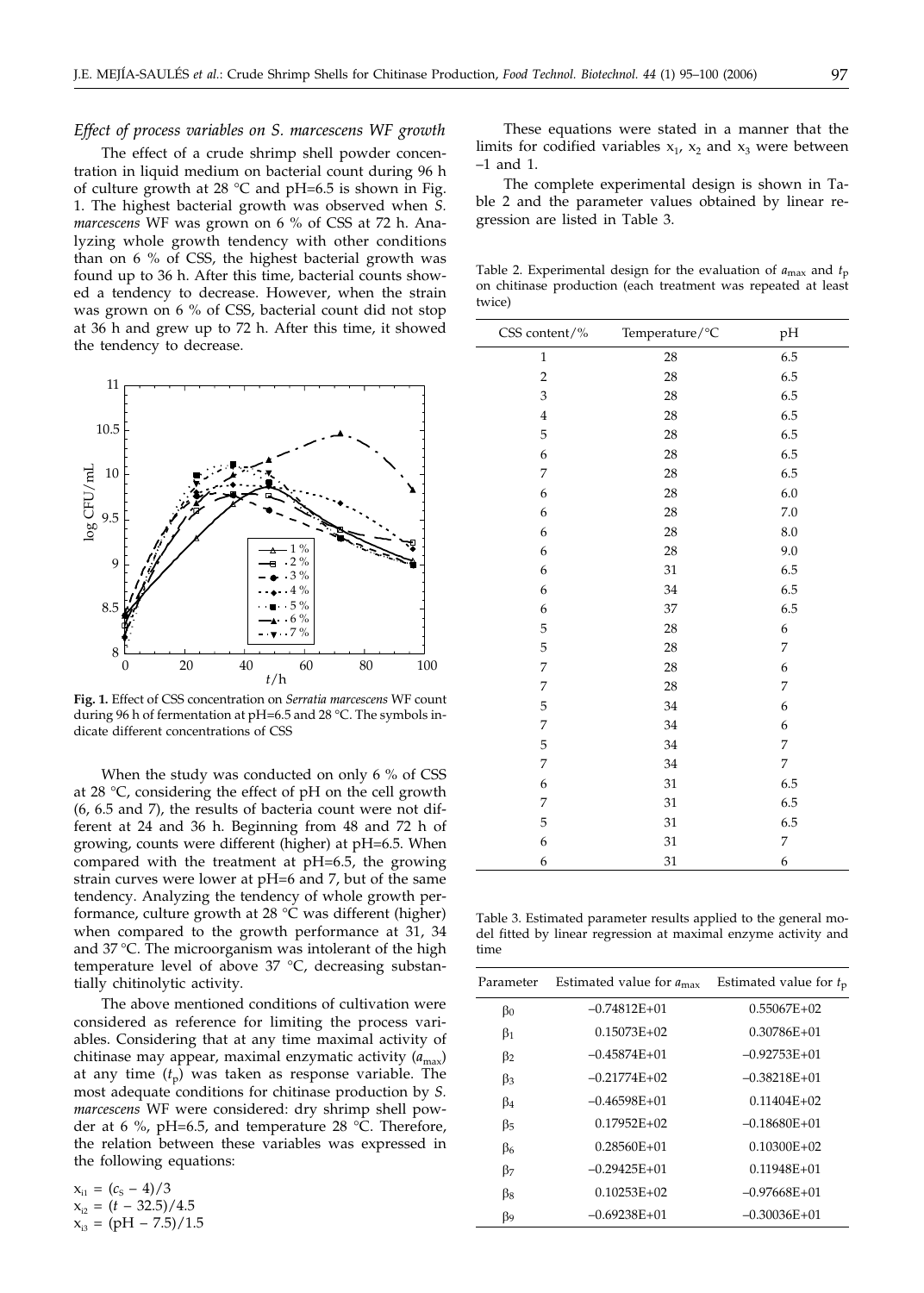Parameters  $\beta$  and the estimated values of enzymatic activity  $(a_{\text{max}})$  at any time  $(t_p)$  were considered in the estimation of the following process variables for chitinase production.

# *Effect of CSS content on chitinase production by S. marcescens WF*

#### Specific chitinase activity

When  $\mathrm{H}_0$  (probability of null hypothesis):  $\beta_\mathrm{j}{=}0$  for j=1, 4, 5, 7 *etc*., the probability of null hypothesis was only 0.80436E-02, which means that the concentration of substrate affects enzyme production expressed as specific activity.

The effect of CSS on chitinase specific activity is shown in Fig. 2.



**Fig. 2.** Effect of CSS concentration on *Serratia marcescens* WF extracellular specific units (UC) of chitinolytic activity during 96 h of fermentation at pH=6.5 and 28 °C. The symbols indicate different concentrations of CSS

At 1 % of CSS, the highest enzyme specific activity was found at 72 h, but at 96 h enzymatic activity dropped. At 2 % of CSS enzymatic activity was not different when compared with 1 % of CSS at 72 h, but at 96 h chitinase activity was maintained. At 3, 4 and 5 % of CSS, enzymatic activity was doubled at 72 h when compared with 2 % of CSS, and a small decrease of chitinase activity was also observed at 96 h. By the analysis of the results of chitinase activity at 3, 4 and 5 % of CSS concentration, no difference in results during 36 to 96 h of cultivation was found and the peak of enzyme production was found earlier, at 48 h. The highest enzymatic activity was found at 6 % of CSS at 36 h and only a small drop during the rest of the time of cultivation was observed. At 7 % of CSS, inhibiting effect of CSS on chitinase production was found and enzymatic activity was lower when compared to the activity at 6 % of CSS. It means that about 2 % of chitin from CSS as cultivation medium is the most adequate concentration for chitinase production by *Serratia marcescens* WF strain.

Chitinase activity in liquid medium

When  $H_0$ :  $\beta_j = 0$  for j=1, 4, 5, 7 *etc.*, the probability of null hypothesis was only 0.7248E-02, which means that the concentration of substrate affects enzyme production in liquid medium. The effect of CSS on chitinase activity is shown in Fig. 3.



**Fig. 3.** Effect of CSS concentration on *Serratia marcescens* WF extracellular units (U) of chitinolytic activity during 96 h of fermentation at pH=6.5 and 28 °C. The symbols indicate different concentrations of CSS

Increasing CSS concentration from 1 to 7 %, which means from 0.33 to 2.29 % of chitin present in CSS up to 72 h, resulted in the increase in chitinolytic activity. After this time decrease in the enzyme activity was found. The highest chitinase activity in liquid medium was found at 6 and 7 % of CSS at 72 h (50.9 and 51.2 U/mL), respectively. After this time, the enzyme activity decreased at all substrate concentrations. Recent study of four forms of chitin (colloidal chitin, processed chitin, prawn shell chitin, and chemically isolated chitin) on chitinase production by *Serratia marcescens* QMB 1466 has shown that processed chitin isolated by lactic acid fermentation of prawn shell induced a higher level of enzyme activity (*17*). When prawn shell substrate was used, the highest enzyme activity (25 U/mL) was found at pH=7.0, 25  $^{\circ}$ C and 1 % mass per volume ratio of chitin. These results are in close agreement with those of *Serratia marcescens* QMB 1466 with respect to pH and temperature (*10,18*). Increasing the substrate concentration from 0.5 to 1 % generally resulted in an approximately twofold increase in enzyme activity. Further increase of substrate concentration above 1 % inhibited the enzyme activity. In our study with *Serratia marcescens* WF, the highest activity (50.6–51.2 U/mL) was found at 6–7 % of CSS chitin concentration. The reason for twofold enzymatic activity in liquid medium is that the strain WF grows at higher (1.9–2.3 %) chitin concentration and is of higher enzymatic productivity.

#### Effect of pH on chitinase production by *S. marcescens* WF

When  $H_0$ :  $\beta_j = 0$  for j=3, 5, 6, 9 *etc.*, the probability of null hypothesis was only 0.21937E-02, which means that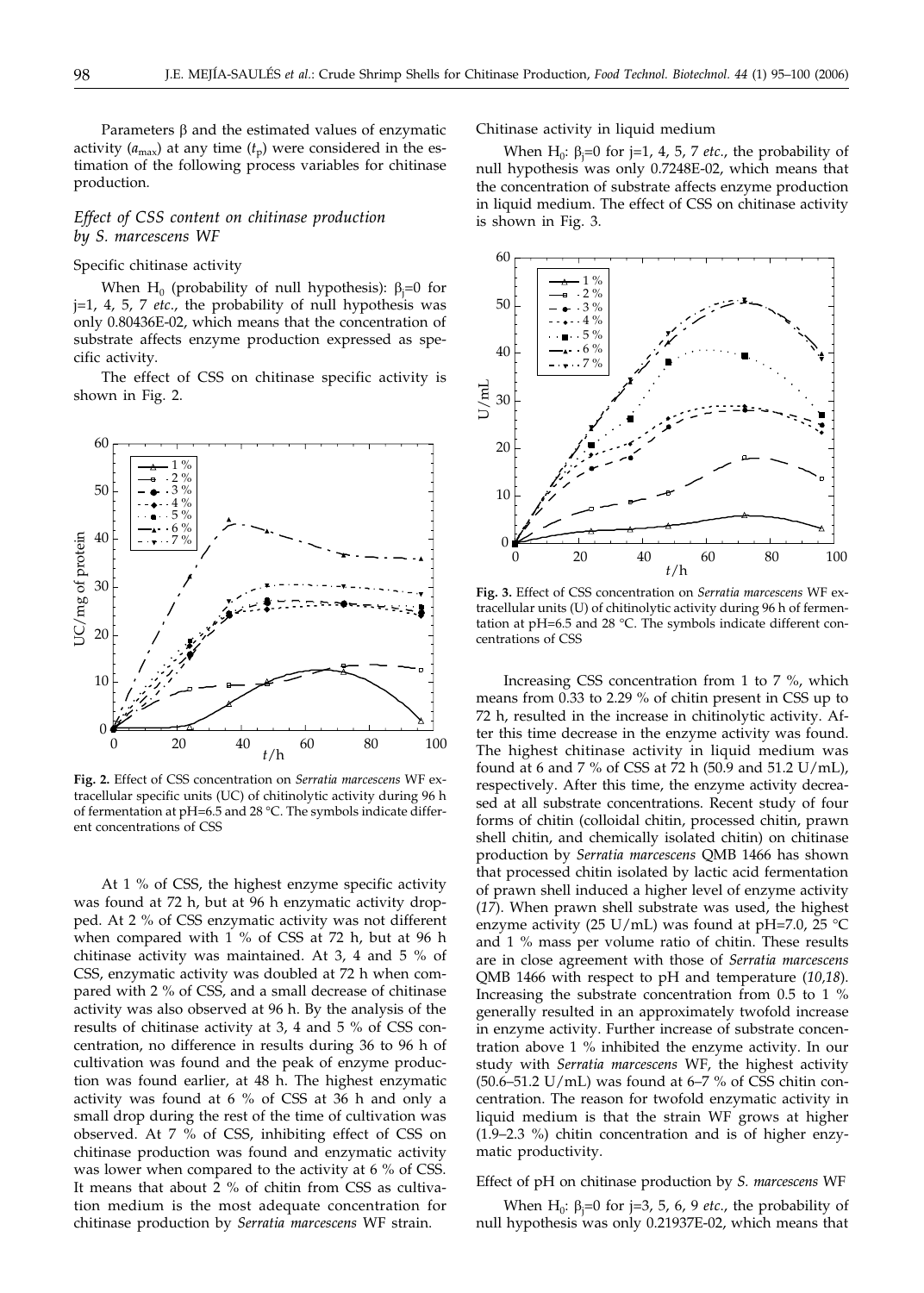pH also affects enzyme production. When our study was conducted at pH=6, 6.5 and 7 at 6 % of CSS, the difference in enzymatic activity was found during 96 h of fermentation and the highest enzymatic activity was found at 36 h and pH=6.5 (Fig. 4). This result is different from those obtained in other studies with *Serratia marcescens* QMB 1466 at pH=7.5 (*10*) and pH=7.0 (*17*).



**Fig. 4.** Effect of pH on *Serratia marcescens* WF extracellular specific units (UC) of chitinolytic activity during 96 h of fermentation at 6 % of CSS and pH=6.5. The symbols indicate different pH

Effect of temperature on chitinase production by *S. marcescens* WF

When  $H_0$ :  $\beta_j = 0$  for j=7, 8, 9 *etc.*, the probability of null hypothesis was only 0.53121E-02, which means that temperature also affects enzyme production. Analyzing



**Fig. 5.** Effect of temperature on *Serratia marcescens* WF extracellular specific units of chitinolytic activity during 96 h of fermentation at 6 % of CSS and pH=6.5. The symbols indicate different temperature

enzyme activity changes due to temperature, the highest chitinase activity was found at 28 °C and the strain produced smaller enzyme quantity when grown at 31, 34, and 37 °C (Fig. 5). This result is different from those obtained in other studies with *Serratia marcescens* QMB 1466 at 30 °C (*10*), and 32.5 °C (*17*).

#### **Conclusion**

In conclusion, a new strain *Serratia marcescens* WF with higher production of chitinolytic enzyme than *Serratia marcescens* QMB 1466 was found. All three factors (CSS, pH, and temperature) considered in experimental design had an effect on the chitinolytic activity induced by *Serratia marcescens* WF. This investigation has shown that crude shrimp shells at 6 % can be used for optimal high chitinase production by *Serratia marcescens* WF at 28  $^{\circ}$ C, pH=6.5, and 72 h of fermentation. This study has demonstrated that crude dry shrimp shell powder can be considered as the adequate cultivation medium for *S. marcescens* WF growth and excellent inducer for chitinase production, which may enhance the process and improve the final cost of enzyme production. The production of inexpensive chitinolytic enzymes is an important element in the utilization of shrimp shell waste that not only solves environmental problems but also decreases the production cost of microbial chitinases.

## **References**

- *1.* S.L. Wang, S.H. Chio, Deproteinization of shrimp and crab shell with the protease of *Pseudomonas aeruginosa* K-187, *Enzyme Microb. Technol. 22* (1998) 629–633.
- *2.* S. Revah-Moiseev, A. Carroad, Conversion of the enzymatic hydrolysate of shellfish waste chitin to single-cell protein, *Biotechnol. Bioeng. 28* (1981) 1067–1078.
- *3.* K.T. Sakai, Y. Uchiyama, Y. Matahira, F. Nanjo, Immobilisation of chitinolytic enzymes and continuos production of *N*-acetylglucosamine with immobilised enzymes, *J. Ferment. Bioeng. 72* (1991) 168–172.
- *4.* T. Takayanga, K. Ajisaka, Y. Takiguchi, K. Shimahara, Isolation and characterization of thermostable chitinase from *Bacillus licheniformis* X-7U, *Biochem. Biophys. Acta, 1078* (1991) 404–410.
- *5.* J. Ferrer, G. Perez, Z. Marmol, E. Ramones, H. Garcia, C.F. Forster, Acid hydrolysis of shrimp shell waste and the production of single cell protein from the hydrolysate, *Bioresour. Technol*. *57* (1996) 55–60.
- *6.* P.A. Felse, T. Panda, Production of microbial chitinases, A revisit, *Bioprocess Eng. 23* (2000) 127–134.
- *7.* S. Hirano, Chitin biotechnology applications, *Biotechnol. Annu. Rev. 2* (1996) 237–258.
- *8.* J.K. Yang, I.L. Shih, Y.M. Tzeng, S.L. Wang, Production and purification of protease from a *Bacillus subtilis* that can deproteinize crustacean wastes, *Enzyme Microb. Technol. 26* (2000) 406–413.
- *9.* E. Frandberg, J. Schnurer, Chitinolytic properties of *Bacillus pabuli* K1, *J. Appl. Bacteriol. 76* (1994) 361–367.
- *10.* J. Monreal, E.T. Reese, The chitinase of *Serratia marcescens*, *Can. J. Microbiol. 15* (1969) 689–696.
- *11.* I.G. Cosio, R.A. Fisher, P.A. Carroad, Bioconversion of shell fish chitin waste: Waste pretreatment, enzyme production, process design, and economic analysis, *J. Food Sci*. *47* (1982) 901–905.